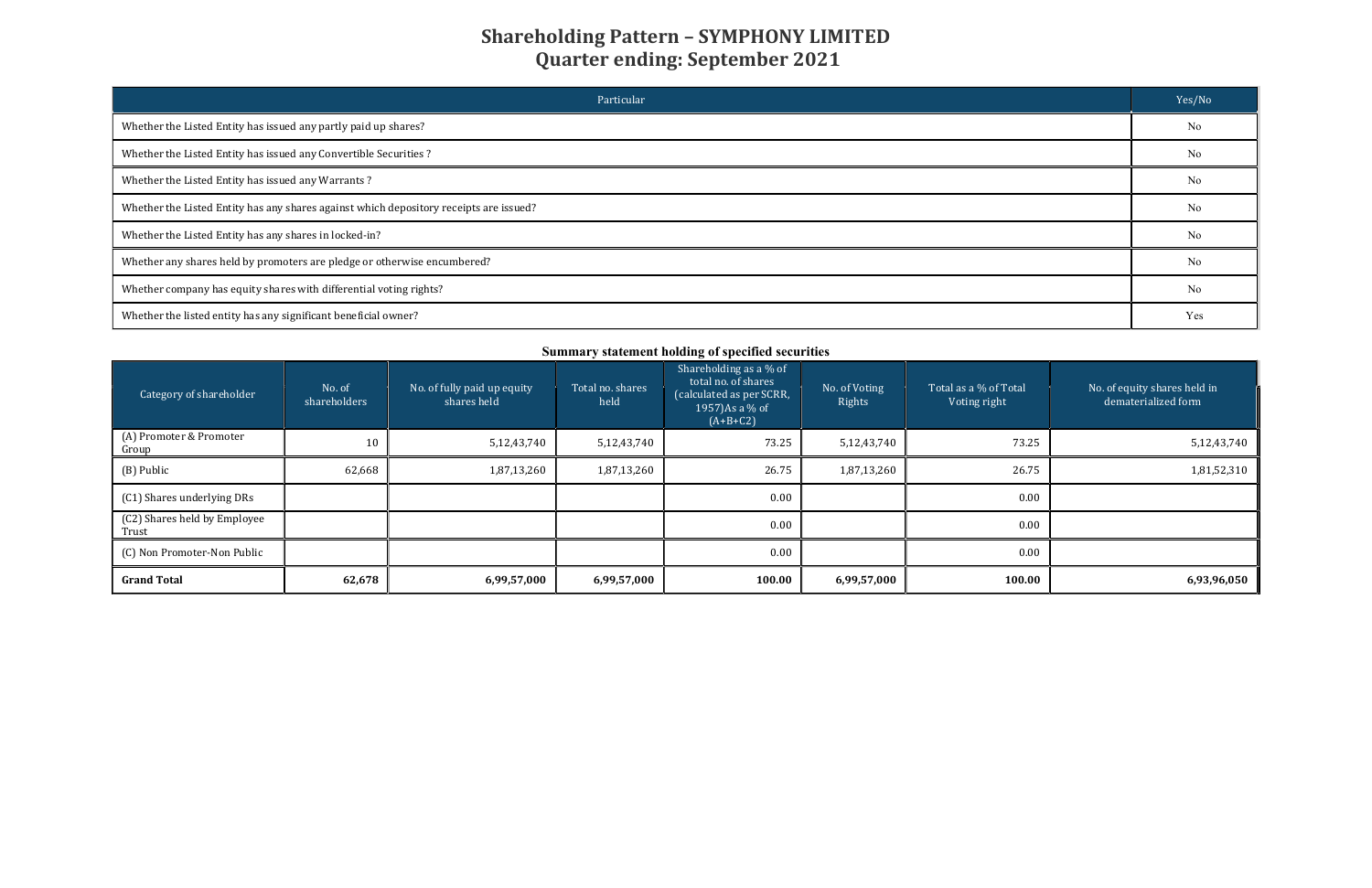### Statement showing shareholding pattern of the Promoter and Promoter Group

| Category of shareholder                                                                | Nos. of<br>shareholders | No. of fully paid up equity<br>shares held | Total nos. shares<br>held | Shareholding as a % of total no. of shares (calculated as per<br>SCRR, 1957)As a % of (A+B+C2) | Number of equity shares held in<br>dematerialized form |
|----------------------------------------------------------------------------------------|-------------------------|--------------------------------------------|---------------------------|------------------------------------------------------------------------------------------------|--------------------------------------------------------|
| A1) Indian                                                                             |                         |                                            |                           | 0.00                                                                                           |                                                        |
| Individuals/Hindu undivided Family                                                     | $\overline{4}$          | 3,87,55,540                                | 3,87,55,540               | 55.40                                                                                          | 3,87,55,540                                            |
| <b>ACHAL ANIL BAKERI</b>                                                               | $\mathbf{1}$            | 2,92,61,600                                | 2,92,61,600               | 41.83                                                                                          | 2,92,61,600                                            |
| RUPA ACHAL BAKERI                                                                      | $\mathbf{1}$            | 70,92,940                                  | 70,92,940                 | 10.14                                                                                          | 70,92,940                                              |
| JONAKI ACHAL BAKERI JT. ACHAL ANIL BAKERI                                              | $\mathbf{1}$            | 1,000                                      | 1,000                     | 0.00                                                                                           | 1,000                                                  |
| ACHAL ANIL BAKERI - HUF (ACHAL ANIL BAKERI KARTA)                                      | 1                       | 24,00,000                                  | 24,00,000                 | 3.43                                                                                           | 24,00,000                                              |
| Any Other (specify)                                                                    | 5                       | 1,24,87,200                                | 1,24,87,200               | 17.85                                                                                          | 1,24,87,200                                            |
| ACHAL BAKERI FAMILY TRUST (TRUSTEE - ACHAL BAKERI JT.<br><b>RUPA BAKERI)</b>           | $\mathbf 1$             | 1,000                                      | 1,000                     | 0.00                                                                                           | 1,000                                                  |
| JONAKI BAKERI FAMILY TRUST (TRUSTEE ACHAL BAKERI JT.<br>RUPA BAKERI JT. JONAKI BAKERI) | $\mathbf{1}$            | 1,000                                      | 1,000                     | 0.00                                                                                           | 1,000                                                  |
| HIRVA BAKERI FAMILY TRUST (TRUSTEE - ACHAL BAKERI JT.<br>RUPA BAKERI JT. HIRVA BAKERI) | $\mathbf{1}$            | 1,000                                      | 1,000                     | 0.00                                                                                           | 1,000                                                  |
| RUPA BAKERI FAMILY TRUST (TRUSTEE - ACHAL BAKERI JT.<br><b>RUPA BAKERI)</b>            | $\mathbf 1$             | 1,000                                      | 1,000                     | 0.00                                                                                           | 1,000                                                  |
| SANSKRUT TRADECOM PRIVATE LIMITED                                                      | $\mathbf 1$             | 1,24,83,200                                | 1,24,83,200               | 17.84                                                                                          | 1,24,83,200                                            |
| Sub Total A1                                                                           | $\boldsymbol{9}$        | 5,12,42,740                                | 5,12,42,740               | 73.25                                                                                          | 5, 12, 42, 740                                         |
| A2) Foreign                                                                            |                         |                                            |                           | 0.00                                                                                           |                                                        |
| Individuals (NonResident Individuals/Foreign Individuals)                              | $\mathbf{1}$            | 1,000                                      | 1,000                     | 0.00                                                                                           | 1,000                                                  |
| HIRVA ACHAL BAKERI                                                                     | 1                       | 1,000                                      | 1,000                     | 0.00                                                                                           | 1,000                                                  |
| Sub Total A2                                                                           | $\mathbf{1}$            | 1,000                                      | 1,000                     | 0.00                                                                                           | 1,000                                                  |
| $A=A1+A2$                                                                              | 10                      | 5,12,43,740                                | 5,12,43,740               | 73.25                                                                                          | 5,12,43,740                                            |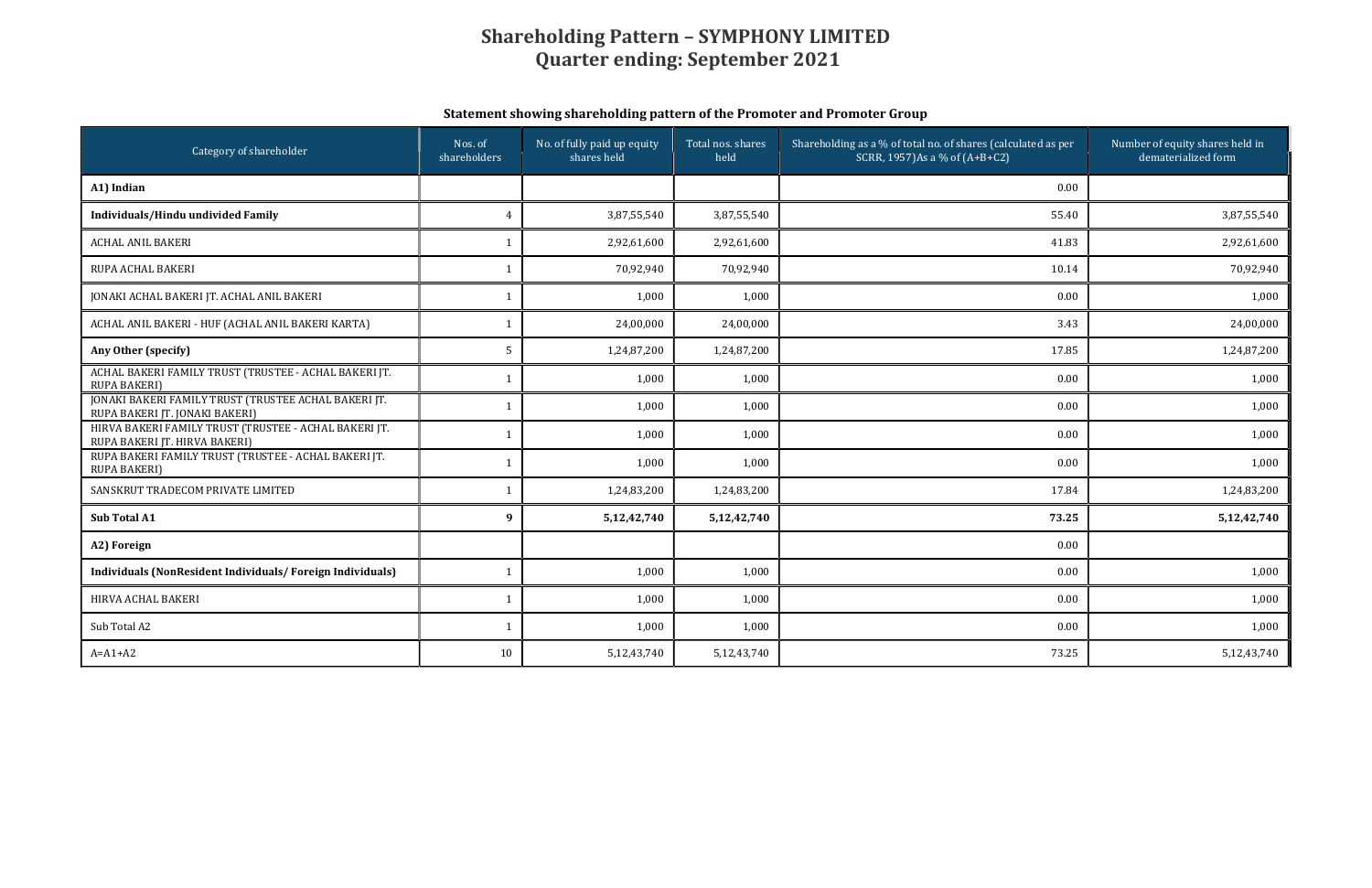Statement showing shareholding pattern of the Public shareholder

| Category & Name of the Shareholders                                                     | No. of fully paid up<br>No. of<br>shareholder<br>equity shares held |          | Total no. shares<br>held | Shareholding % calculated as per<br>SCRR, 1957 As a % of (A+B+C2) | No. of Voting<br>Rights | Total as a % of<br>Total Voting right | No. of equity shares held in<br>dematerialized form(Not Applicable) |
|-----------------------------------------------------------------------------------------|---------------------------------------------------------------------|----------|--------------------------|-------------------------------------------------------------------|-------------------------|---------------------------------------|---------------------------------------------------------------------|
| <b>B1)</b> Institutions                                                                 | $\Omega$                                                            | $\Omega$ |                          | 0.00                                                              |                         | 0.00                                  |                                                                     |
| <b>Mutual Funds/</b>                                                                    | 8                                                                   | 6271151  | 62,71,151                | 8.96                                                              | 62,71,151               | 8.96                                  | 62,71,151                                                           |
| AXIS MUTUAL FUND TRUSTEE LIMITED A/C AXIS<br>MUTUAL FUND A/C AXIS LONG TERM EQUITY FUND |                                                                     | 4007122  | 40,07,122                | 5.73                                                              | 40,07,122               | 5.73                                  | 40,07,122                                                           |
| HDFC TRUSTEE COMPANY LTD - A/C HDFC MID -<br><b>CAPOPPORTUNITIES FUND</b>               |                                                                     | 1776431  | 17,76,431                | 2.54                                                              | 17,76,431               | 2.54                                  | 17,76,431                                                           |
| <b>Alternate Investment Funds</b>                                                       | 2                                                                   | 172262   | 1,72,262                 | 0.25                                                              | 1,72,262                | 0.25                                  | 1,72,262                                                            |
| <b>Foreign Portfolio Investors</b>                                                      | 64                                                                  | 2970333  | 29,70,333                | 4.25                                                              | 29,70,333               | 4.25                                  | 29,70,333                                                           |
| TAIYO GREATER INDIA FUND LTD                                                            |                                                                     | 767284   | 7,67,284                 | 1.10                                                              | 7,67,284                | 1.10                                  | 7,67,284                                                            |
| <b>Financial Institutions/Banks</b>                                                     |                                                                     | 10       | 10                       | 0.00                                                              | 10                      | 0.00                                  | 10                                                                  |
| <b>Insurance Companies</b>                                                              | 3                                                                   | 175524   | 1,75,524                 | 0.25                                                              | 1,75,524                | 0.25                                  | 1,75,524                                                            |
| Any Other (specify)                                                                     |                                                                     | 1000     | 1,000                    | 0.00                                                              | 1,000                   | 0.00                                  | 1,000                                                               |
| Sub Total B1                                                                            | 79                                                                  | 9590280  | 95,90,280                | 13.71                                                             | 95,90,280               | 13.71                                 | 95,90,280                                                           |
| B2) Central Government/ State Government(s)/<br><b>President of India</b>               | $\mathbf{0}$                                                        | $\bf{0}$ |                          | 0.00                                                              |                         | 0.00                                  |                                                                     |
| <b>B3) Non-Institutions</b>                                                             | $\theta$                                                            | $\Omega$ |                          | 0.00                                                              |                         | 0.00                                  |                                                                     |
| Individual share capital upto Rs. 2 Lacs                                                | 60026                                                               | 4764779  | 47,64,779                | 6.81                                                              | 47,64,779               | 6.81                                  | 43,02,329                                                           |
| Individual share capital in excess of Rs. 2 Lacs                                        |                                                                     | 1204000  | 12,04,000                | 1.72                                                              | 12,04,000               | 1.72                                  | 12,04,000                                                           |
| <b>PAVAN BAKERI</b>                                                                     | $\mathbf{1}$                                                        | 1204000  | 12,04,000                | 1.72                                                              | 12,04,000               | 1.72                                  | 12,04,000                                                           |
| Any Other (specify)                                                                     | 2562                                                                | 3154201  | 31,54,201                | 4.51                                                              | 31,54,201               | 4.51                                  | 30,55,701                                                           |
| <b>Bodies Corporate</b>                                                                 | 248                                                                 | 1044634  | 10,44,634                | 1.49                                                              | 10,44,634               | 1.49                                  | 10,43,634                                                           |
| ROWENTA NETWORKS PRIVATE LIMITED                                                        | 1                                                                   | 838847   | 8,38,847                 | 1.20                                                              | 8,38,847                | 1.20                                  | 8,38,847                                                            |
| <b>Clearing Members</b>                                                                 | 82                                                                  | 50119    | 50,119                   | 0.07                                                              | 50,119                  | 0.07                                  | 50,119                                                              |
| Director or Director's Relatives                                                        | 7                                                                   | 1174552  | 11,74,552                | 1.68                                                              | 11,74,552               | 1.68                                  | 11,74,552                                                           |
| HUF                                                                                     | 875                                                                 | 130042   | 1,30,042                 | 0.19                                                              | 1,30,042                | 0.19                                  | 1,30,042                                                            |
| <b>IEPF</b>                                                                             | 1                                                                   | 401000   | 4,01,000                 | 0.57                                                              | 4,01,000                | 0.57                                  | 4,01,000                                                            |
| Non-Resident Indian (NRI)                                                               | 1346                                                                | 289753   | 2,89,753                 | 0.41                                                              | 2,89,753                | 0.41                                  | 1,92,253                                                            |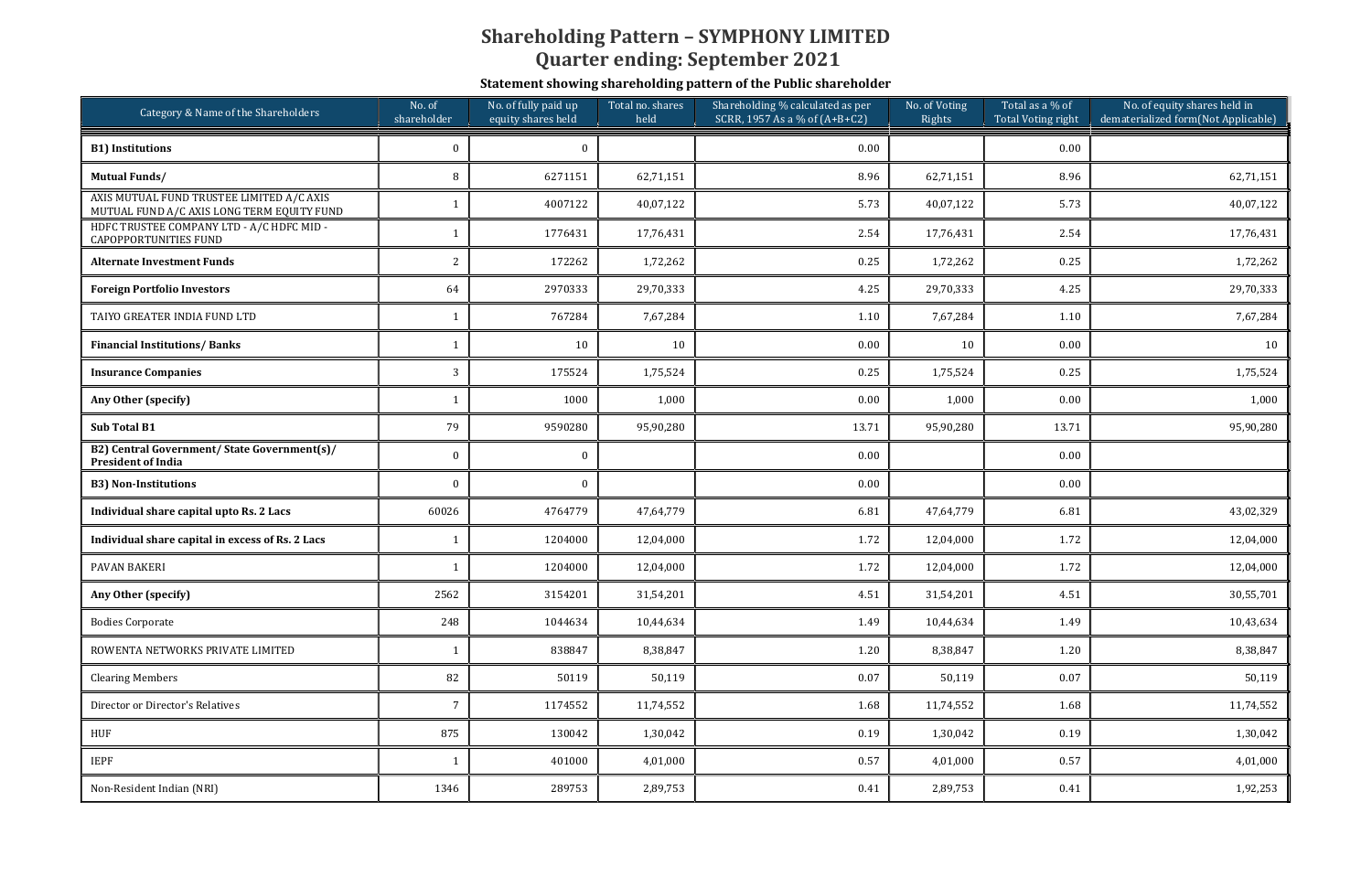| Trusts                                  |       | 101      | $\sim$<br>101 | 0.00  | 101         | 0.00  | 101         |
|-----------------------------------------|-------|----------|---------------|-------|-------------|-------|-------------|
| Unclaimed or Suspense or Escrow Account |       | 64000    | 64,000        | 0.09  | 64,000      | 0.09  | 64,000      |
| Sub Total B3                            | 62589 | 9122980  | 91,22,980     | 13.04 | 91,22,980   | 13.04 | 85,62,030   |
| $B=B1+B2+B3$                            | 62668 | 18713260 | 1,87,13,260   | 26.75 | 1,87,13,260 | 26.75 | 1,81,52,310 |
|                                         |       |          |               |       |             |       |             |

Details of the shareholders acting as persons in Concert including their Shareholding (No. and %):

Details of Shares which remain unclaimed may be given here along with details such as number of shareholders, outstanding shares held in demat/unclaimed suspense account, voting rights which are frozen etc.

Note: Director and Directors relatives total holding is 11,74,552 (1.68%) equity shares. (A) Mr. Nrupesh Shah, Executive Director is holding total 11,74,052 equity shares (1.68%). The breakup is as under: i. 4,25,480 equity shares in aggregate held by himself, spouse and his HUF. ii. 2,95,761 equity shares held by Family Trust in which he and his family members are beneficiaries. iii. 4,52,811 equity shares held by two bodies corporate in which Mr. Nrupesh Shah is substantially interested as partner. (B) Mr. Santosh Kumar Nema, Independent Director is holding 500 shares. Both the directors are not a promoter director and hence their holdings are classified under 'Director and Directors Relatives.

#### Statement showing shareholding pattern of the Non-Promoter- Non Public shareholder

| Category & Name of the<br>No. of<br>Shareholders(I)<br>shareholder(III) |  | No. of fully paid up equity<br>shares held $(IV)$ | Total no. shares held $(VII = V)$<br>$IV+V+VI$ | Shareholding % calculated as per SCRR, 1957 As a % of<br>$(A+B+C2)(VIII)$ |  |
|-------------------------------------------------------------------------|--|---------------------------------------------------|------------------------------------------------|---------------------------------------------------------------------------|--|
| C1) Custodian/DR Holder                                                 |  |                                                   |                                                | 0.00                                                                      |  |
| C2) Employee Benefit Trust                                              |  |                                                   |                                                | 0.00                                                                      |  |
|                                                                         |  |                                                   |                                                |                                                                           |  |

# Number of equity shares held in dematerialized form(XIV)(Not Applicable)

#### Details of disclosure made by the Trading Members holding 1% or more of the Total No. of shares of the company.

| Sl. No. | Name of the Trading Member | Name of the Beneficial Owner | No. of shares held | % of total no. of shares | Date of reporting by the Trading Member |
|---------|----------------------------|------------------------------|--------------------|--------------------------|-----------------------------------------|
|         |                            | NIL                          | NIL                | <b>NIL</b>               | <b>NIL</b>                              |